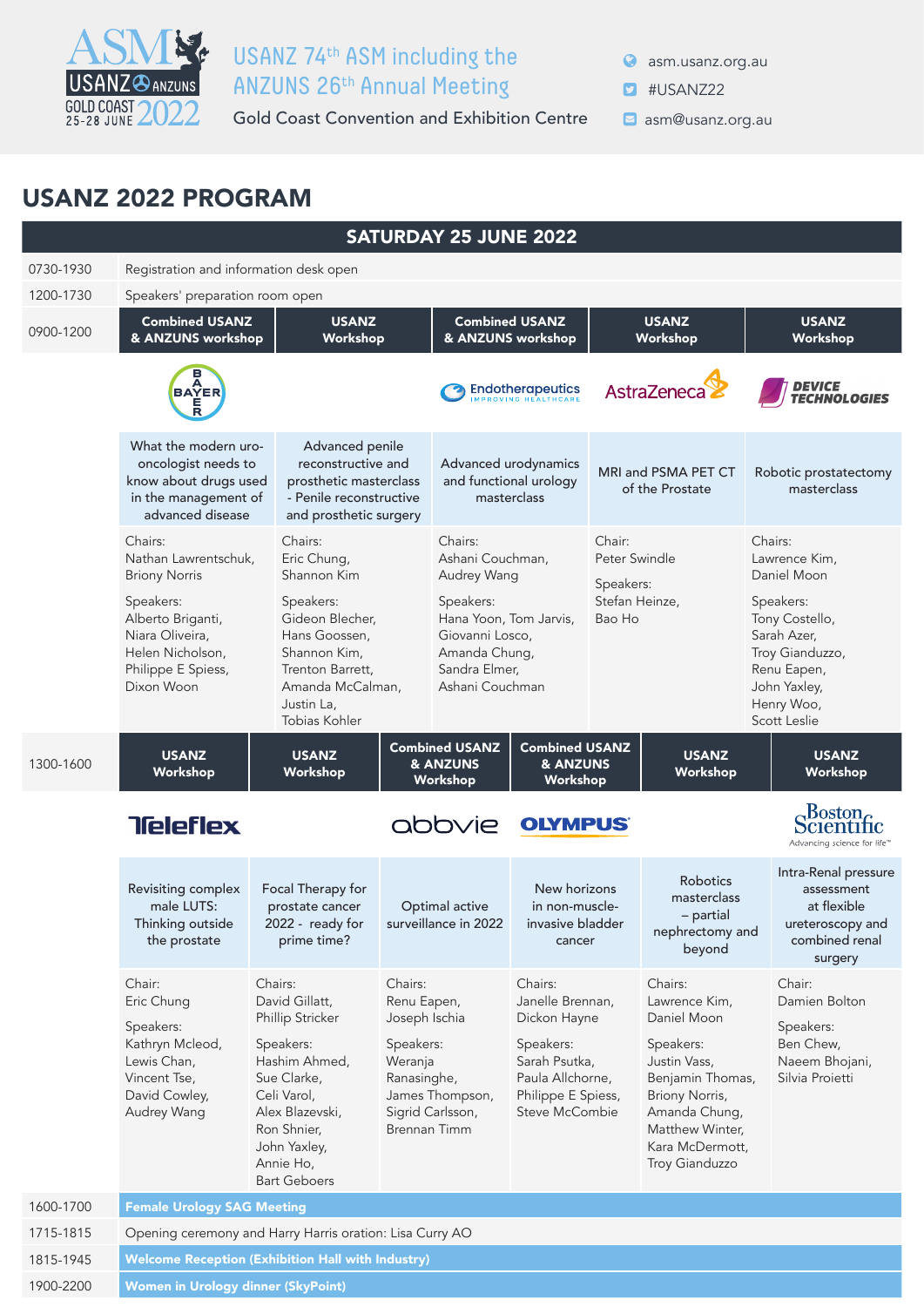|           |                                                                                                                                                                                         | <b>SUNDAY 26 JUNE 2022</b>                                                                                   |                                                                   |                                                                                                                 |  |  |
|-----------|-----------------------------------------------------------------------------------------------------------------------------------------------------------------------------------------|--------------------------------------------------------------------------------------------------------------|-------------------------------------------------------------------|-----------------------------------------------------------------------------------------------------------------|--|--|
| 0645-1730 | Registration and information desk open                                                                                                                                                  |                                                                                                              |                                                                   |                                                                                                                 |  |  |
| 0700-1730 | Speakers' preparation room open                                                                                                                                                         |                                                                                                              |                                                                   |                                                                                                                 |  |  |
| 0700-0745 | Joint USANZ & ANZUNS breakfast symposium:                                                                                                                                               |                                                                                                              |                                                                   |                                                                                                                 |  |  |
|           |                                                                                                                                                                                         | Sex and gun for prostate: Urolift PUL in urinary and sexual outcomes                                         |                                                                   |                                                                                                                 |  |  |
|           | Chairs - Eric Chung, Helen O'Connell                                                                                                                                                    |                                                                                                              |                                                                   |                                                                                                                 |  |  |
|           | Speakers - Tobias S. Kohler, Peter Chin, Giovanni Losco                                                                                                                                 |                                                                                                              |                                                                   |                                                                                                                 |  |  |
|           | Sponsored by                                                                                                                                                                            |                                                                                                              |                                                                   |                                                                                                                 |  |  |
|           | <b>Tieleflex</b>                                                                                                                                                                        |                                                                                                              |                                                                   |                                                                                                                 |  |  |
| 0745-1000 |                                                                                                                                                                                         | <b>USANZ Opening Plenary Session 1 (open to ANZUNS delegates)</b>                                            |                                                                   |                                                                                                                 |  |  |
| Chairs:   | Anita Clarke, Prem Rashid                                                                                                                                                               |                                                                                                              |                                                                   |                                                                                                                 |  |  |
| 0745-0800 | Silvia Proietti (IT) - Untangling the complications of FURS                                                                                                                             |                                                                                                              |                                                                   |                                                                                                                 |  |  |
| 0800-0815 |                                                                                                                                                                                         | Jennifer Anger (US) - Non-mesh management of female SUI: A crash course down under                           |                                                                   |                                                                                                                 |  |  |
| 0815-0830 |                                                                                                                                                                                         | Janelle Brennan (AU) - Trends in surgery for stress urinary incontinence in Australia over the last 20 years |                                                                   |                                                                                                                 |  |  |
| 0830-0845 |                                                                                                                                                                                         | Sigrid Carlsson (US) - How to best balance the benefits and harms of prostate cancer screening in 2022       |                                                                   |                                                                                                                 |  |  |
| 0845-0900 |                                                                                                                                                                                         | Peter Swindle (AU) - Controversies in prostate cancer testing in Australia                                   |                                                                   |                                                                                                                 |  |  |
| 0900-0915 |                                                                                                                                                                                         | Hashim Ahmed (UK) - Evidence for the best pathway to manage a man with elevated PSA                          |                                                                   |                                                                                                                 |  |  |
| 0915-0930 |                                                                                                                                                                                         | John Yaxley (AU) - PSMA PET and its role in prostate cancer diagnosis                                        |                                                                   |                                                                                                                 |  |  |
| 0930-0945 |                                                                                                                                                                                         | Alberto Briganti (IT) - Salvage radical prostatectomy for radiation recurrent prostate cancer                |                                                                   |                                                                                                                 |  |  |
| 0945-1000 | Q&A Session                                                                                                                                                                             |                                                                                                              |                                                                   |                                                                                                                 |  |  |
| 1000-1030 | Morning tea with Industry (Exhibition Hall)                                                                                                                                             |                                                                                                              |                                                                   |                                                                                                                 |  |  |
| 1010-1025 | Poster viewing (Exhibition Hall) - Moderator: Rachel Esler                                                                                                                              |                                                                                                              |                                                                   |                                                                                                                 |  |  |
| 1030-1230 | <b>Plenary Session 2 - USANZ/EAU Session</b>                                                                                                                                            |                                                                                                              |                                                                   |                                                                                                                 |  |  |
| Chairs    | Helen O'Connell, Manish Patel                                                                                                                                                           |                                                                                                              |                                                                   |                                                                                                                 |  |  |
| 1030-1045 | EAU Lecture: Maria Ribal (ES) - Risk stratification and the EAU guidelines for NMIBC                                                                                                    |                                                                                                              |                                                                   |                                                                                                                 |  |  |
| 1045-1100 | Sam Chang (US) - Management of NMIBC in the era of BCG shortage                                                                                                                         |                                                                                                              |                                                                   |                                                                                                                 |  |  |
| 1100-1115 | Nathan Lawrentschuk (AU) - Improving outcomes by centralising major cancer surgery                                                                                                      |                                                                                                              |                                                                   |                                                                                                                 |  |  |
| 1115-1130 | Sanjay Kulkarni (IN) - Keep on inventing                                                                                                                                                |                                                                                                              |                                                                   |                                                                                                                 |  |  |
| 1130-1145 | Tobias S. Kohler (US) - Hype or Hope? Comparing minimally invasive and other BPH surgery                                                                                                |                                                                                                              |                                                                   |                                                                                                                 |  |  |
| 1145-1215 | Panel Discussion: Why is male LUTS not always about the prostate and TURP is not always the solution<br>Chair: Eric Chung   Panel: Helen O'Connell, Janelle Brennan and Tobias S Kohler |                                                                                                              |                                                                   |                                                                                                                 |  |  |
| 1215-1230 | Q&A Session                                                                                                                                                                             |                                                                                                              |                                                                   |                                                                                                                 |  |  |
| 1230-1330 | Lunch with Industry (Exhibition Hall)                                                                                                                                                   |                                                                                                              |                                                                   |                                                                                                                 |  |  |
| 1255-1325 | Poster viewing (Exhibition Hall) - Moderator: Clair Whelan                                                                                                                              |                                                                                                              |                                                                   |                                                                                                                 |  |  |
| 1330-1500 | <b>Concurrent 1A</b>                                                                                                                                                                    | <b>Concurrent 1B</b>                                                                                         | <b>Concurrent 1C</b>                                              | <b>Concurrent 1D</b>                                                                                            |  |  |
|           | <b>Oncology Prostate</b>                                                                                                                                                                | <b>Endourology</b>                                                                                           | <b>Functional</b>                                                 | <b>BPH/LUTS</b>                                                                                                 |  |  |
| Chairs    | Peter Heathcote,<br><b>Helen Nicholson</b>                                                                                                                                              | Janelle Munns,<br><b>Damien Bolton</b>                                                                       | Lewis Chan,<br><b>Caroline Dowling</b>                            | Peter Gilling,<br><b>Sarah Norton</b>                                                                           |  |  |
| 1330-1345 | Henry Woo - Professionalism<br>in robotic surgery                                                                                                                                       | Thomas Chi - Clinical stone<br>research for every urologist                                                  | Giovanni Losco - Update on<br>management of Neurogenic<br>bladder | Audrey Wang - Male<br>neurogenic voiding<br>dysfunction - Review on<br>current and new management<br>strategies |  |  |
| 1345-1400 | Alberto Briganti - Optimal<br>treatment for high risk<br>localised prostate cancer                                                                                                      | Thomas Chi - For better or<br>worse: What influences stone<br>development?                                   | Jennifer Anger - Transvaginal<br>POP repairs: Who, Which,<br>How? | Peter Chin - How to develop<br>a medical device: Conception<br>to market                                        |  |  |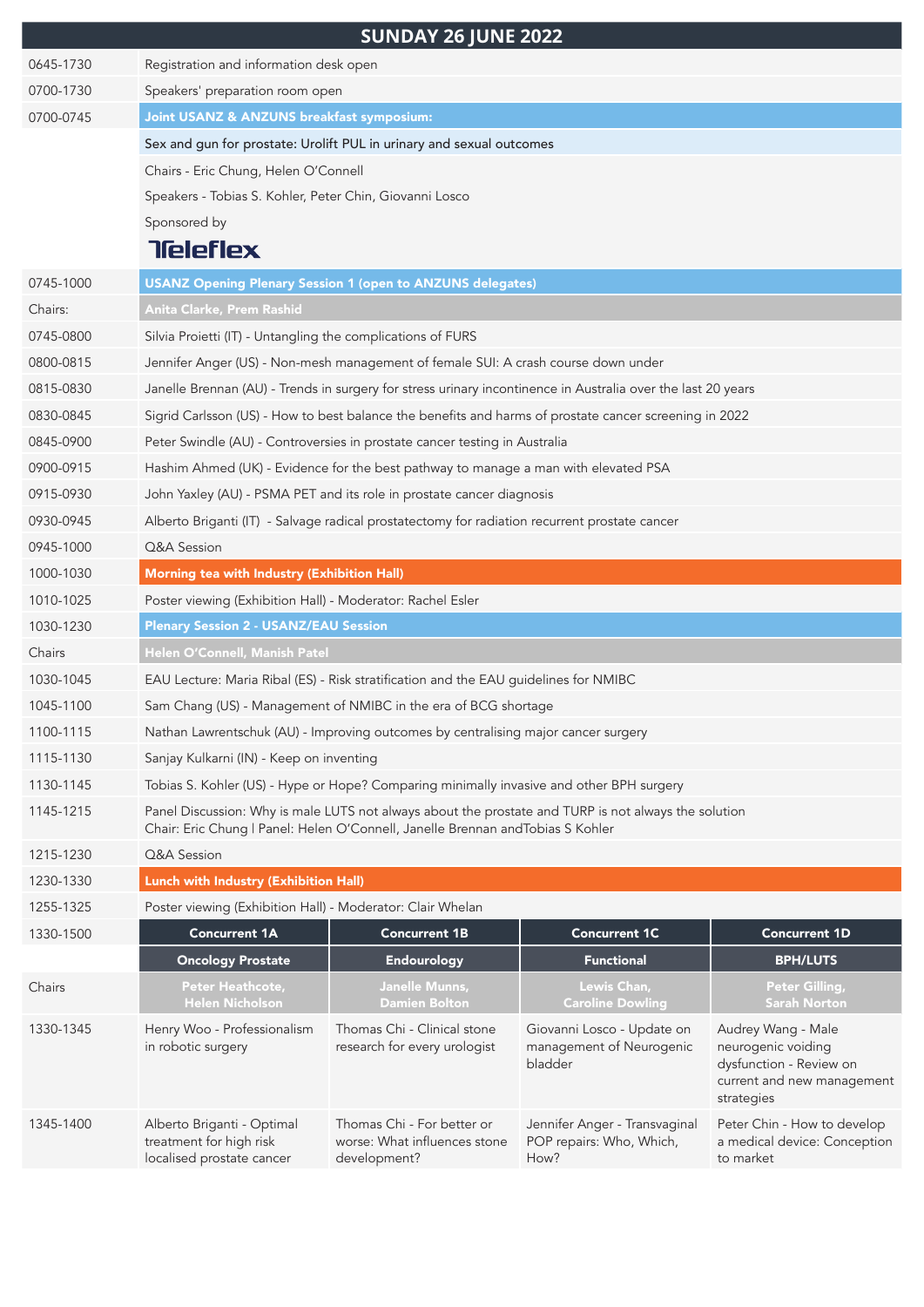| 1400 - 1410 | Cecile Pham - Post-<br>prostatectomy incontinence<br>is not related to pelvic floor<br>muscle displacements                                                                                                              | Alexander Ngoo - STent<br>evaluation trial (STENT) - A<br>prospective multicentre<br>double blinded randomized<br>controlled trial comparing the<br>Bard Inlay Optima and Cook<br>Universa Soft Stents using<br>the validated ureteral stent<br>symptoms questionnaire | Johan Gani - Urodynamic<br>findings in patients with<br>nocturia and their associations<br>with patient characteristics                                         | Peter Chin - Prostatic urethral<br>lift (PUL) provides durable<br>symptom relief in patients<br>with prostate cancer                                                                                                                              |
|-------------|--------------------------------------------------------------------------------------------------------------------------------------------------------------------------------------------------------------------------|------------------------------------------------------------------------------------------------------------------------------------------------------------------------------------------------------------------------------------------------------------------------|-----------------------------------------------------------------------------------------------------------------------------------------------------------------|---------------------------------------------------------------------------------------------------------------------------------------------------------------------------------------------------------------------------------------------------|
| 1410-1420   | David Hennes - The modified<br>International Society of<br>Urological Pathology system<br>improves concordance<br>between biopsy and<br>prostatectomy tumour grade,<br>independent of transperineal<br>biopsy and mpMRI. | Henry Wang - Does<br>decreasing time to definitive<br>laser lithotripsy for renal colic<br>decrease patient morbidity?                                                                                                                                                 | Rowan David - Early activation<br>of artificial urinary sphincter<br>for PPSUI is safe: a pilot study                                                           | Nicholas Brown - P-EASY<br>PLUS: Prostate artery<br>embolisation assessment<br>of safety and efficacy with<br>preliminary and follow-up<br>urodynamic studies                                                                                     |
| 1420-1430   | Tenaw Tiruye - Patient-<br>reported functional outcome<br>measures at baseline and<br>12 months post-treatment<br>and their association with<br>treatment choice for prostate<br>cancer                                  | Venetia Hoe - A novel<br>method to remove encrusted<br>or knotted retained stents<br>using an access sheath                                                                                                                                                            | Gavin Wei - A systematic<br>review of bladder and ureteric<br>injury during caesarean<br>section and hysterectomy;<br>incidence, risk factors and<br>prevention | Nicholas Brown - Prostate<br>artery embolization versus<br>Duodart as first-line treatment<br>for Benign Prostatic<br>Hyperplasia (BPH) causing<br>lower urinary tract symptoms<br>(LUTS): A randomised<br>controlled trial                       |
| 1430-1440   | Athul John - Location of<br>positive surgical margins<br>after radical prostatectomy-<br>A systematic review and<br>network meta-analysis                                                                                | Veeru Kasivisvanathan-<br>Factors associated with<br>choice of imaging modality<br>to confirm stone passage in<br>patients with conservatively<br>managed urolithiasis: results<br>from a large multicentre<br>cohort (MIMIC) study.                                   | Gavin Wei - Regional<br>variations in the uropathogen<br>microbiome - are current<br>Australian empiric antibiotic<br>guidelines appropriate?                   | Wenjie Zhong - Prospective<br>pilot study to evaluate the<br>safety and effectiveness of the<br>Optilume <sup>™</sup> Stricture Drug-<br>Coated Balloon (DCB) in the<br>treatment of recurrent and<br>challenging anterior urethral<br>strictures |
| 1440-1450   | Cecile Pham - Pad weight,<br>pad number and incontinence<br>related patient reported<br>outcomes measures after<br>radical prostatectomy                                                                                 | Stephen McGeorge - Plain<br>abdominal x-ray detects less<br>than half of ureteric stones<br>identified on CT in patients<br>with renal colic: time to<br>evaluate imaging pathways?                                                                                    | Q&A Session                                                                                                                                                     | Q&A Session                                                                                                                                                                                                                                       |
| 1450-1500   | Q&A Session                                                                                                                                                                                                              | Q&A Session                                                                                                                                                                                                                                                            |                                                                                                                                                                 |                                                                                                                                                                                                                                                   |
| 1500-1530   | Afternoon tea with Industry (Exhibition Hall)                                                                                                                                                                            |                                                                                                                                                                                                                                                                        |                                                                                                                                                                 |                                                                                                                                                                                                                                                   |
| 1510-1525   | Poster viewing (Exhibition Hall) - Moderator: Jinna Yao                                                                                                                                                                  |                                                                                                                                                                                                                                                                        |                                                                                                                                                                 |                                                                                                                                                                                                                                                   |
| 1530-1730   | <b>Concurrent 2A</b>                                                                                                                                                                                                     | <b>Concurrent 2B</b>                                                                                                                                                                                                                                                   | <b>Concurrent 2C</b>                                                                                                                                            | <b>Concurrent 2D</b>                                                                                                                                                                                                                              |
|             | <b>Bladder/Penile Cancer</b>                                                                                                                                                                                             | <b>Prostate cancer</b>                                                                                                                                                                                                                                                 | Andrology                                                                                                                                                       | Renal                                                                                                                                                                                                                                             |
| Chairs      | Paul Anderson,<br><b>Mariolyn Raj</b>                                                                                                                                                                                    | Renu Eapen,<br><b>John Yaxley</b>                                                                                                                                                                                                                                      | Darren Katz,<br><b>Shannon Kim</b>                                                                                                                              | <b>Briony Norris,</b><br><b>Homi Zargar</b>                                                                                                                                                                                                       |
| 1530-1545   | Ciara Conduit - The changing<br>landscape of advance bladder<br>cancer management                                                                                                                                        | Peter Swindle - Positive<br>surgical margin rates in<br>Australia from the PCOR<br>registry                                                                                                                                                                            | Shannon Kim - Current<br>evidence of restorative<br>therapies for erectile<br>dysfunction                                                                       | Briony Norris - Partial<br>nephrectomy for T1b, is the<br>controversy over?                                                                                                                                                                       |
| 1545-1600   | Jeremy Teoh - Improving<br>endoscopic resection of<br>bladder tumours                                                                                                                                                    | Hashim Ahmed - The role of<br>biparametric MRI in prostate<br>cancer detection                                                                                                                                                                                         | Hans Goossen - Penis - fillers,<br>prosthetics, and procedures -<br>Urologist or plastics?                                                                      | Mathew Winter - Surgical<br>management of high risk<br>Renal cell Carcinoma- New<br>concepts for treatment                                                                                                                                        |
| 1600-1610   | Brendan Yanada -<br>Implementation of the<br>enhanced recovery after<br>surgery protocol for radical<br>cystectomy patients - A<br>single institution experience                                                         | Q&A Session                                                                                                                                                                                                                                                            | Q&A Session                                                                                                                                                     | James Kovacic - Shorter,<br>cleaner, and trainee<br>compatible: A prospective<br>study of laparoscopic<br>retroperitoneal vs.<br>transperitoneal nephrectomy<br>peri-operative outcomes                                                           |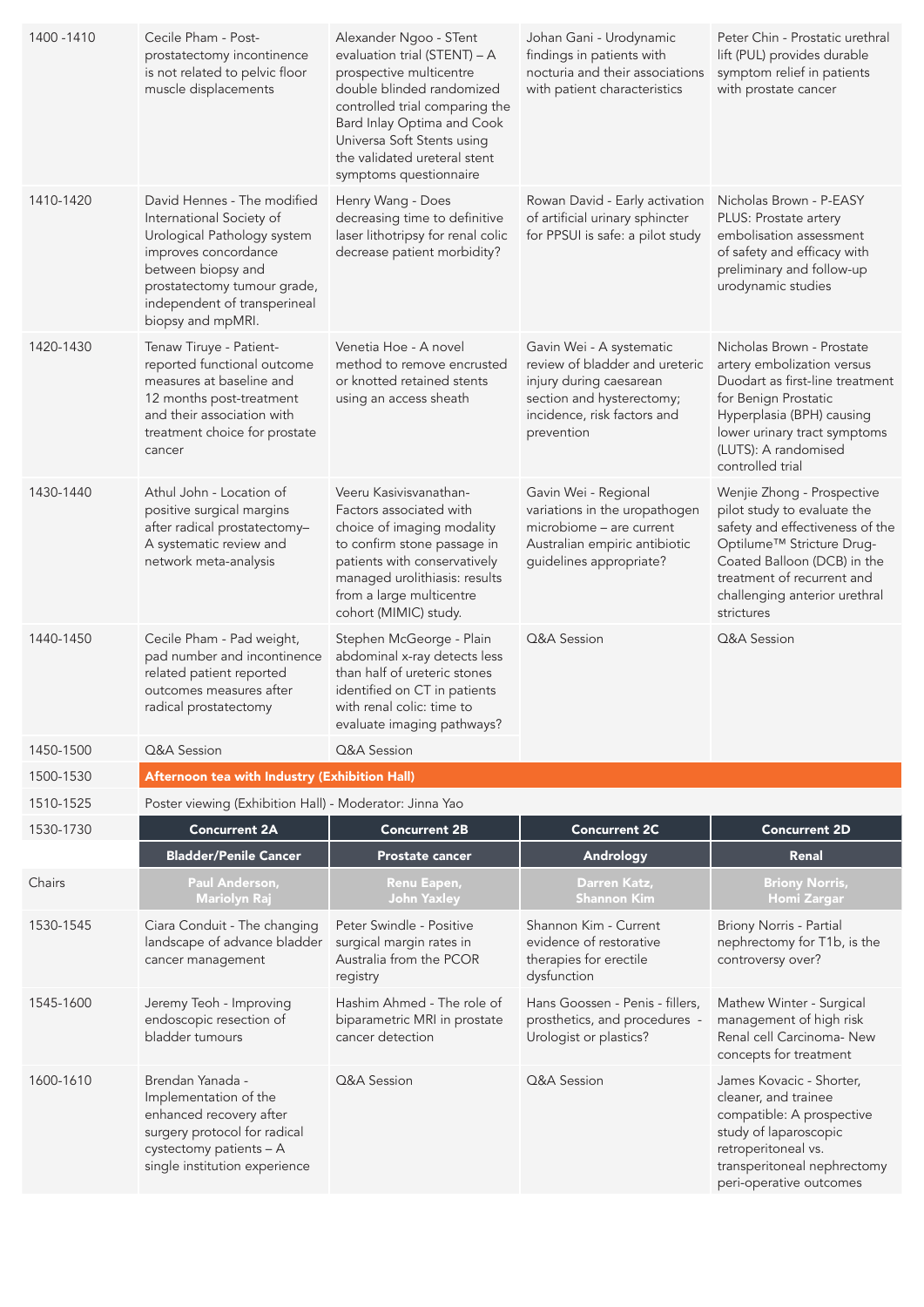| 1610-1620 | Ramesh Shanmugasundaram<br>- "En-bloc resection" of<br>bladder tumour improves<br>pathological staging: An<br>initial Australian experience<br>considering surgical and<br>pathological outcomes | Jo-Lynn Tan - Patient-centred<br>pathology reporting improves<br>patient experience and<br>understanding of disease in<br>prostate cancer care.    |                                                                                                                          | Darren Katz - First large                                                                                                                                                                                 | Australian experience of<br>Micro-TESE outcomes for<br>non-obstructive azoospermia                                                                                       |          | Michael Kwok - Initial<br>experience using PSMA PET/<br>CT in metastatic renal cell<br>carcinoma: A multicentre<br>retrospective cohort study                                                  |
|-----------|--------------------------------------------------------------------------------------------------------------------------------------------------------------------------------------------------|----------------------------------------------------------------------------------------------------------------------------------------------------|--------------------------------------------------------------------------------------------------------------------------|-----------------------------------------------------------------------------------------------------------------------------------------------------------------------------------------------------------|--------------------------------------------------------------------------------------------------------------------------------------------------------------------------|----------|------------------------------------------------------------------------------------------------------------------------------------------------------------------------------------------------|
| 1620-1630 | Clare Tancabel - Dynamic<br>sentinel lymph node<br>dissection in penile cancer:<br>process and outcomes                                                                                          | Troy Gianduzzo - Retzius-<br>sparing robotic radical<br>prostatectomy: initial<br>Australian outcomes                                              |                                                                                                                          | requiring total phallic<br>reconstruction following                                                                                                                                                       | Wai Gin Lee - Penile necrosis<br>insertion of penile prosthesis                                                                                                          |          | Ivan Thia - Large renal<br>masses - Should biopsies be<br>mandatory?                                                                                                                           |
| 1630-1640 | Veeru Kasivisvanathan -<br>Developing a risk calculator<br>to predict cancer in patients<br>with haematuria: The<br><b>IDENTIFY Study</b>                                                        | Rowan David - Predicting<br>genitourinary toxicity after<br>radiotherapy treatment for<br>localised prostate cancer                                |                                                                                                                          | devices in erectile                                                                                                                                                                                       | Abida Sultana - Mechanical<br>dysfunction: The story so far                                                                                                              | outcomes | Benjamin Buckland -<br>Microwave ablation of small<br>renal masses: Review of                                                                                                                  |
| 1640-1650 | Joel Chia - Incidence and risk<br>factors for parastomal hernia<br>post ileal conduit urinary<br>diversion in a regional centre                                                                  | Anne Hong - Prostate Cancer<br>Summit - Using population-<br>based cancer data to canvass<br>clinician opinions and inform<br>government           |                                                                                                                          | mesh can be used for<br>corporal reconstruction<br>during penile prosthesis<br>surgery                                                                                                                    | Wai Gin Lee - Lightweight                                                                                                                                                |          | Dinesh Agarwal - The<br>development and validation<br>of a novel scoring system to<br>describe the surgical difficulty<br>of renal masses planned<br>for robot-assisted partial<br>nephrectomy |
| 1650-1700 | Veeru Kasivisvanathan (Nikita<br>Bhatt) - Global variation<br>in quality of transurethral<br>resection of bladder surgery,<br>results from the RESECT<br>study.                                  | Jessica Wynn - Patient<br>preferences for the gender of<br>their treating urologist                                                                |                                                                                                                          | recovery following<br>orchiectomy among<br>azoospermic men with<br>testicular cancer                                                                                                                      | Darren Katz - Spermatogenic                                                                                                                                              |          | Jasamine Coles-Black - The<br>urology explorer's toolkit: 3D<br>printed urological devices for<br>global health                                                                                |
| 1700-1710 | Sam McDonald - 16-year<br>prospective audit of radical<br>cystectomy outcomes in a<br>non-muscle invasive bladder<br>TCC cohort - Single surgeon/<br>site series                                 | Christian Robinson - Effect<br>of group exercise on<br>overall wellbeing in those<br>undergoing prostate cancer<br>therapy- a qualitative analysis |                                                                                                                          | Eric Chung - Preliminary<br>results of a randomized,<br>controlled clinical trial<br>examining the impact<br>of a structured-exercise<br>training program across<br>cardiorespiratory fitness<br>program. | various erectile domains,<br>and endothelial function in<br>prostate cancer survivorship                                                                                 |          | Claire Pascoe - Fluroscopic<br>urological procedures while<br>pregnant - what is the<br>radiation exposure to the<br>lower abdomen?                                                            |
| 1710-1730 | Q&A Session                                                                                                                                                                                      | Brendan Yanada -<br>prostate biopsy                                                                                                                | Comparison of oncologic<br>outcomes post-prostatectomy<br>of prostate cancer diagnosed<br>on transurethral resection and |                                                                                                                                                                                                           | Gideon Blecher - Ten-year<br>experience of onco-testicular<br>sperm extraction (oncoTESE)<br>in Australia: report of sperm<br>retrieval rates and fertility<br>outcomes. |          | Q&A Session                                                                                                                                                                                    |
| 1720-1730 |                                                                                                                                                                                                  | Q&A Session                                                                                                                                        |                                                                                                                          | Q&A Session                                                                                                                                                                                               |                                                                                                                                                                          |          |                                                                                                                                                                                                |
| 1730-1830 | <b>Male LUTS</b><br><b>SAG Meeting</b>                                                                                                                                                           | <b>SET Urology Trainees</b><br><b>Meeting with BoU</b>                                                                                             |                                                                                                                          | <b>GU Oncology</b><br><b>SAG Meeting</b>                                                                                                                                                                  | <b>Paediatric and</b><br>GenitoUrinary<br><b>Reconstruction</b><br><b>SAG Meeting</b>                                                                                    |          | <b>Andrology SAG</b><br><b>Meeting</b>                                                                                                                                                         |
| 1930-2230 | President & Convenors' Dinner - Invitation Only                                                                                                                                                  |                                                                                                                                                    |                                                                                                                          |                                                                                                                                                                                                           |                                                                                                                                                                          |          |                                                                                                                                                                                                |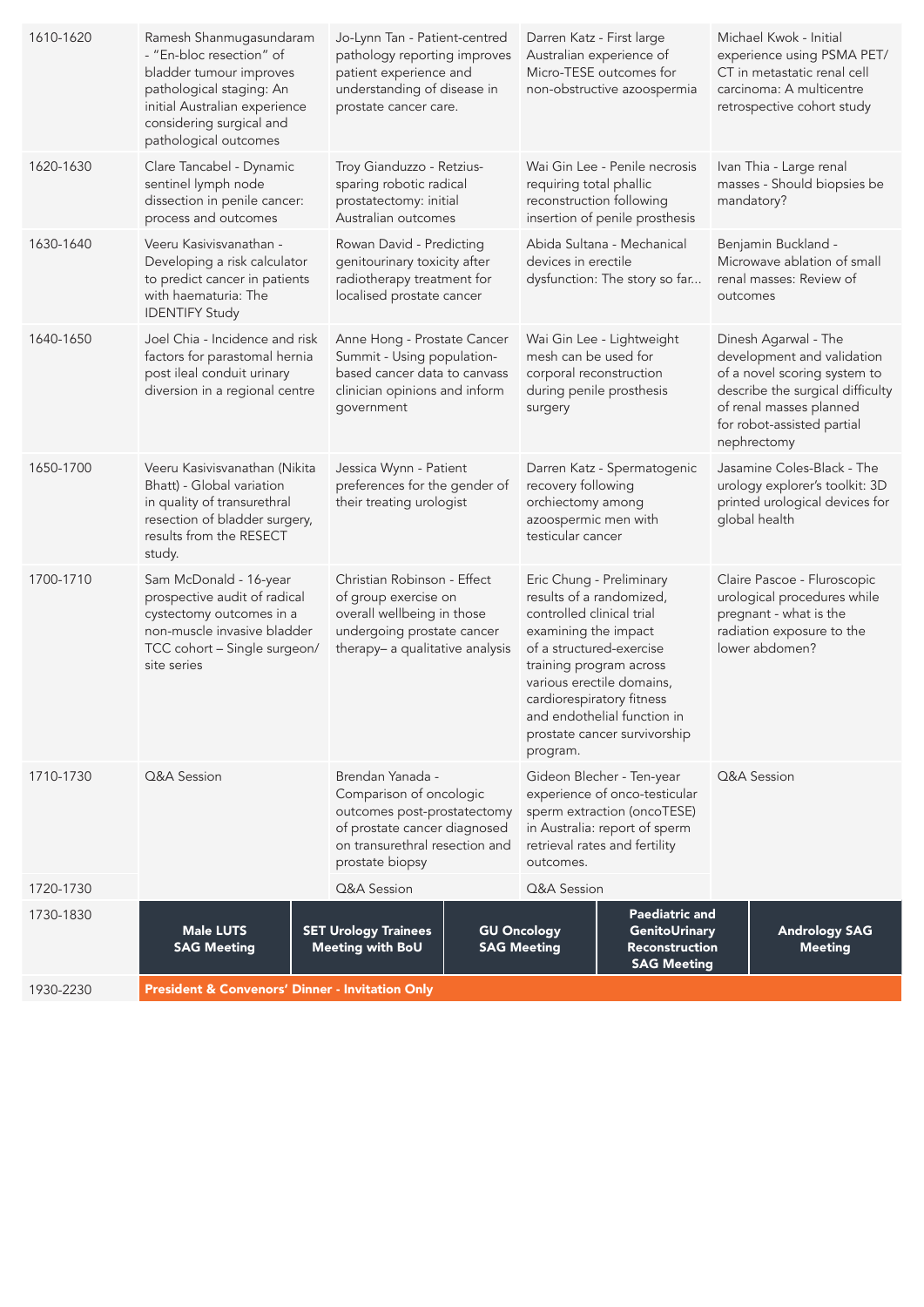|           | <b>MONDAY 27 JUNE 2022</b>                                                                                                                                                    |                                                                                                                |  |  |  |
|-----------|-------------------------------------------------------------------------------------------------------------------------------------------------------------------------------|----------------------------------------------------------------------------------------------------------------|--|--|--|
| 0645-1730 | Registration and information desk open                                                                                                                                        |                                                                                                                |  |  |  |
| 0700-1730 | Speakers' preparation room open                                                                                                                                               |                                                                                                                |  |  |  |
| 0645-0745 | <b>USANZ</b> breakfast symposiums:                                                                                                                                            |                                                                                                                |  |  |  |
|           | 0645-0745<br>The art and craft of robotic pelvic floor<br>reconstructive surgery                                                                                              | 0700-0745<br>Bend It, stretch it, straighten it! - RestoreX traction device from<br>the inventor's perspective |  |  |  |
|           | Chairs: Vincent Tse, Eva Fong                                                                                                                                                 | Chair: Darren Katz                                                                                             |  |  |  |
|           | Speakers: Jennifer Anger, Eva Fong<br>Sponsored by                                                                                                                            | Speaker: Landon Trost<br>Sponsored by                                                                          |  |  |  |
|           | <i><b>DEVICE<br/>TECHNOLOGIES</b></i>                                                                                                                                         | <b>Endotherapeutics</b>                                                                                        |  |  |  |
| 0800-1000 | <b>Plenary Session 3 - USANZ/ANZUP Session</b>                                                                                                                                |                                                                                                                |  |  |  |
| Chairs    | Danielle Delaney, Shane La Bianca                                                                                                                                             |                                                                                                                |  |  |  |
| 0800-0815 | Shomik Sengupta (AU) - ANZUP trials and why urologists should get involved                                                                                                    |                                                                                                                |  |  |  |
| 0815-0830 | Benjamin Thomas (AU) - Robotic radical cystectomy is now the gold standard                                                                                                    |                                                                                                                |  |  |  |
| 0830-0845 | Dickon Hayne (AU) - Open cystectomy is still the gold standard                                                                                                                |                                                                                                                |  |  |  |
| 0845-0900 | Sam Chang (US) - BCG unresponsive bladder cancer- definition and alternatives to cystectomy                                                                                   |                                                                                                                |  |  |  |
| 0900-0915 | Hana Yoon (KR) - Chronic pelvic pain in females: An evidence-based management approach in 2022                                                                                |                                                                                                                |  |  |  |
| 0915-0930 | Nicola Jeffery (AU) - Vesicourethral anastamositc stricture after RALP                                                                                                        |                                                                                                                |  |  |  |
| 0930-0945 | Darren Katz (AU) - Is there a role for the urologist in the era of IVF?                                                                                                       |                                                                                                                |  |  |  |
| 0945-1000 | Discussion                                                                                                                                                                    |                                                                                                                |  |  |  |
| 1000-1030 | Morning tea with Industry (Exhibition Hall)                                                                                                                                   |                                                                                                                |  |  |  |
| 1010-1025 | Poster viewing (Exhibition Hall) - Moderator: Mark Liu                                                                                                                        |                                                                                                                |  |  |  |
| 1030-1230 | Plenary Session 4 - USANZ session (open to ANZUNS delegates)                                                                                                                  |                                                                                                                |  |  |  |
| Chairs    | Imogen Patterson, Henry Woo                                                                                                                                                   |                                                                                                                |  |  |  |
|           | Diversity in Urology: Chairs Anita Clarke, Lydia Johns Putra                                                                                                                  |                                                                                                                |  |  |  |
| 1030-1045 | Rhea Liang (AU) - Diversity - not just a 'woman thing'                                                                                                                        |                                                                                                                |  |  |  |
| 1045-1100 | Caroline Dowling (AU) - Diversity, equity and inclusion - USANZ                                                                                                               |                                                                                                                |  |  |  |
| 1100-1115 | BAUS Lecture: Jo Cresswell (UK) - Widening participation: The BAUS journey so far                                                                                             |                                                                                                                |  |  |  |
| 1115-1135 | Diversity in Urology Panel Discussion (Rhea Liang, Caroline Dowling, Jo Cresswell)                                                                                            |                                                                                                                |  |  |  |
| 1135-1150 | Alberto Briganti (IT) - Is pelvic lymphnode dissection still important in the era of PSMA PET?                                                                                |                                                                                                                |  |  |  |
| 1150-1205 | Joseph Ischia (AU) - How should urologists manage M0 CRPC?                                                                                                                    |                                                                                                                |  |  |  |
| 1205-1220 | Declan Murphy (AU) - What have we learnt about PSMA PET for staging prostate cancer?                                                                                          |                                                                                                                |  |  |  |
| 1220-1230 | Q&A Session                                                                                                                                                                   |                                                                                                                |  |  |  |
| 1230-1330 | Lunch with Industry (Exhibition Hall)                                                                                                                                         |                                                                                                                |  |  |  |
| 1255-1325 | Poster viewing (Exhibition Hall) - Moderator: Courtenay West                                                                                                                  |                                                                                                                |  |  |  |
| 1330-1530 | Plenary Session 5 - Keith Kirkland & Villis Marshall Presentations                                                                                                            |                                                                                                                |  |  |  |
| Chairs    | Lydia Johns Putra, Nestor Lalak                                                                                                                                               |                                                                                                                |  |  |  |
|           | Keith Kirkland and Villis Marshall presentations                                                                                                                              |                                                                                                                |  |  |  |
|           | Amer Amin - Outcomes for active surveillance are similar for men with favourable fisk ISUP 2 to those with ISUP 1 prostate cancer:<br>A pair matched cohort study             |                                                                                                                |  |  |  |
|           | Michael Bock - Novel free-hand "2 Prick" technique for transperineal prostate biopsy                                                                                          |                                                                                                                |  |  |  |
|           | Bishoy Hanna - Robotic cavectomy during oncological surgery: Technical considerations and outcomes                                                                            |                                                                                                                |  |  |  |
|           | Arveen Kalapara - Predictors of adverse pathology on radical prostatectomy: development of a prognostic nomogram<br>incorporating transperineal biopsy, mpMRI and PSMA PET/CT |                                                                                                                |  |  |  |
|           | Cameron Parkin - Ureteric stent removal - should it be left in the patient's hands following stone surgery during the COVID-19                                                |                                                                                                                |  |  |  |

Pandemic?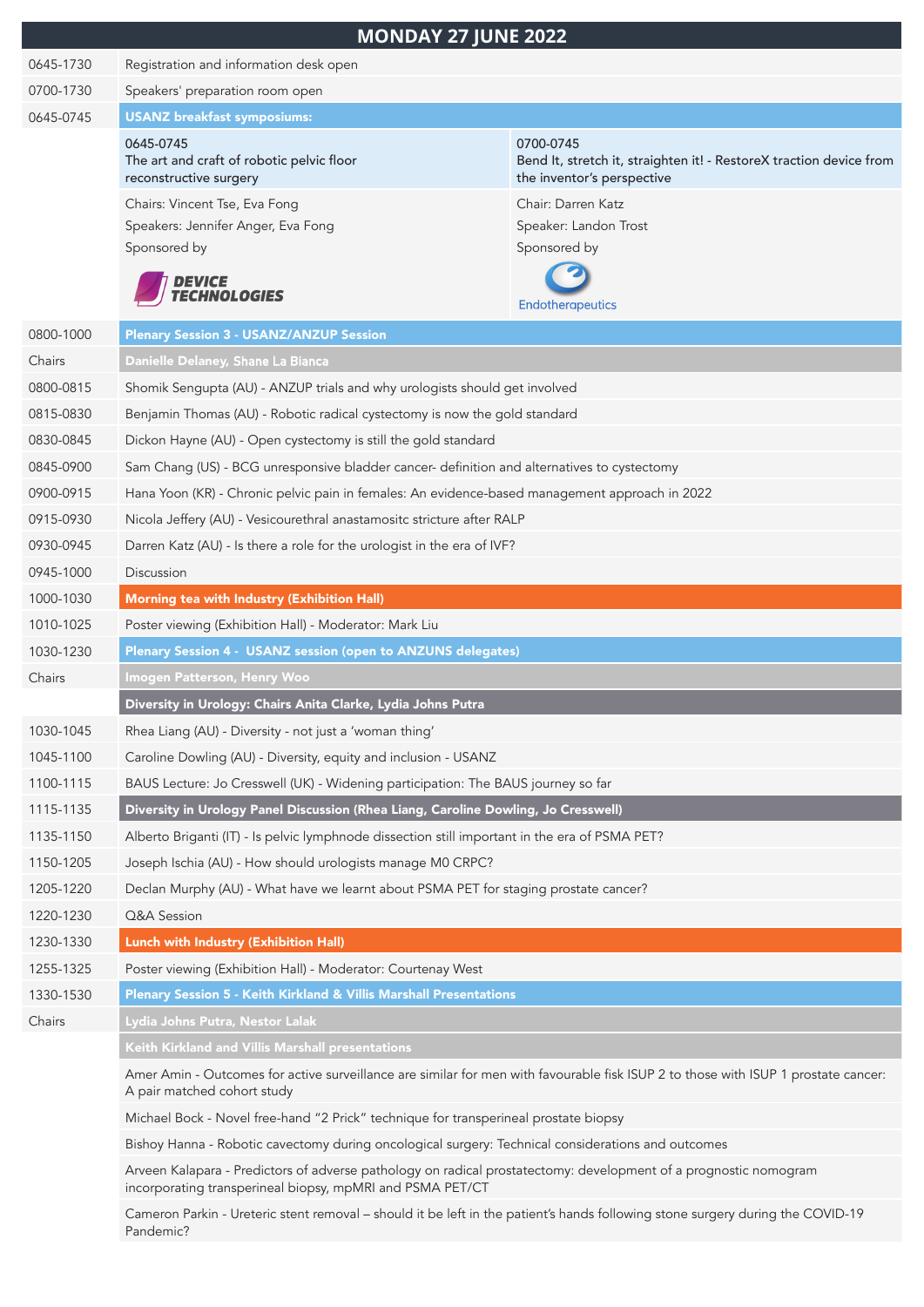Andew Silagy - Incremental change in x-ray and operative time for ureteric stent insertion during the first six months of training in a Victorian Public Hospital

Brennan Timm - Pre-gerotal fat patch – A cost effective and anatomical answer to haemostatic agents at open partial nephrectomy

Oliver Best - Index tumour grade better predicts biochemical recurrence following radical prostatectomy

Emma Clarebrough - Urological imaging trends in Australia and the impact of COVID-19: A ten-year analysis of national data

James Macneil - The effect of COVID-19 on prostate cancer testing in Australia

Bashar Matti - Prostate cancer screening may improve outcomes for Māori men in New Zealand

## 1530-1600 Afternoon tea with Industry (Exhibition Hall)

1540-1555 Poster viewing (Exhibition Hall) - Moderator: Ahmed Goolam

| 1600-1730 | <b>Concurrent 3A</b>                                                                                                                                                                                                             | <b>Concurrent 3B</b>                                                                                                                                               | <b>Concurrent 3C</b>                                                                                                                                                              | <b>Concurrent 3D</b>                                                                                                                                                                                                             |  |  |
|-----------|----------------------------------------------------------------------------------------------------------------------------------------------------------------------------------------------------------------------------------|--------------------------------------------------------------------------------------------------------------------------------------------------------------------|-----------------------------------------------------------------------------------------------------------------------------------------------------------------------------------|----------------------------------------------------------------------------------------------------------------------------------------------------------------------------------------------------------------------------------|--|--|
|           | Oncology                                                                                                                                                                                                                         | <b>Reconstruction/Paediatrics</b>                                                                                                                                  | <b>General (Poster Podium)</b>                                                                                                                                                    | <b>Prostate (Poster Podium)</b>                                                                                                                                                                                                  |  |  |
| Chairs    | Anita Clarke,<br><b>Roger Watson</b>                                                                                                                                                                                             | Justin Chee,<br><b>Nicola Jeffery</b>                                                                                                                              | Nader Awad,<br><b>Jessica Yin</b>                                                                                                                                                 | Sue Chapman,<br><b>Shane LaBianca</b>                                                                                                                                                                                            |  |  |
|           | 1600 - 1615<br>Kamran Zargar- Real-time<br>optical diagnosis of prostate<br>cancer: A clinical study on<br>fresh biopsy cores.                                                                                                   | 1600 - 1610<br>Ramesh Shanmugasundaram<br>- Intraurethral betamethasone<br>as a treatment option for<br>biopsy proven lichen sclerosus<br>male urethral strictures | 1600 - 1605<br>Hannah Flynn - Reflecting on<br>Ryan's rule cases in urology<br>patients across Queensland -<br>What can we learn?                                                 | 1600 - 1605<br>Georgina Williams - Survival<br>and peri-operative safety<br>outcomes of thermal ablation<br>versus partial nephrectomy<br>for cT1 renal cell cancer at an<br>Australian tertiary institution                     |  |  |
|           | 1615 - 1630<br>Matthew Roberts- PSMA<br>PET for RCC across<br>different disease states and<br>comparisons                                                                                                                        | 1610 - 1620<br>Sachin Perera - Paediatric<br>ultrasound sonography and<br>the undescended testis; Is it<br>time to change the algorithm?                           | 1605 - 1610<br>Ashan Canagasingham - Cost<br>evaluation of transurethral<br>resection of prostate vs urolift<br>in a tertiary ACT hospital                                        | 1605 - 1610<br>Joshua Kealey - Patterns<br>of recurrence after<br>nephroureterectomy for upper<br>tract urothelial carcinoma: A<br>retrospective analysis to guide<br>an Australian upper tract<br>urothelial carcinoma registry |  |  |
|           | 1630 - 1640<br>Romy Mondschein - ATM<br>mutations are associated with<br>high-risk pathology in a cohort<br>of men with familial prostate<br>cancer                                                                              | 1620 - 1630<br>Wai Gin Lee - Urethral<br>complications are common<br>following trans masculine<br>genital gender affirmation<br>surgery                            | 1610 - 1615<br>Michael Bock - Penile necrosis<br>secondary to repeat prostate<br>artery embolisation using the<br>PERFECTED technique                                             | 1610 - 1615<br>Bradley Walsh - Validation<br>of MiCheck® Prostate for<br>significant prostate cancer in<br>an Australian population                                                                                              |  |  |
|           | 1640 - 1650<br>Veeru Kasivisvanathan -<br>Urological cancer surgery<br>during the first wave of the<br>COVID-19 pandemic: analyses<br>of short-term outcomes from<br>the COVIDSurg-Cancer study                                  | 1630 - 1640<br>Cecile Pham - Robotic<br>ureteroplasty with buccal<br>mucosa graft: Technique for<br>complex ureteric strictures                                    | 1615 - 1620<br>Kandice Keogh - Post-<br>operative analgesic use does<br>not predict graft outcomes<br>after renal transplant                                                      | $1615 - 1620$<br>Prassannah Satasivam -<br>Factors impacting clinician<br>reluctance to defer prostate<br>biopsy in men with a negative<br>multiparametric MRI                                                                   |  |  |
|           | 1650 - 1700<br>Leon Vasquez - Physiological<br>zonal anatomical variation and<br>distribution of PSMA activity<br>within the prostate on PSMA<br>PET: study of 93 prostatectomy<br>specimens correlated to MRI<br>and histology. | 1640 - 1650<br>Bharti Arora - Outcomes<br>of phalloplasty surgery in<br>Australia for transgender<br>males                                                         | 1620 - 1625<br>Frances Harley -<br>Demographics, treatment,<br>and mortality of 1,139 cases<br>of xanthogranulomatous<br>pyelonephritis; a systematic<br>review.                  | 1620 - 1625<br>Stephen McGeorge -<br>Insights into prostate cancer<br>heterogeneity from intra-<br>individual comparison of<br>PSMA and FDG positron<br>emission tomography avidity<br>patterns                                  |  |  |
|           | 1700 - 1710<br>Vy Tran - Update from the<br>PEDAL trial: A prospective<br>single arm paired comparison<br>of ability to diagnose and<br>locate prostate cancer<br>between multiparametric MRI<br>and 18F-PSMA-PET/CT             | 1650 - 1700<br>Michelle Ong - Outcomes<br>and management of adult<br>hypospadias in a regional<br>centre                                                           | 1625 - 1630<br>Varun Buhariwalla - Stone<br>clearance success following<br>primary percutaneous<br>nephrolithotomy in renal<br>staghorn calculi: The western<br>health experience | 1625 - 1630<br>John Lahoud - Pre- and<br>intra-operative practices and<br>considerations of urologists in<br>Australia and New Zealand in<br>minimising post-prostatectomy<br>urinary incontinence                               |  |  |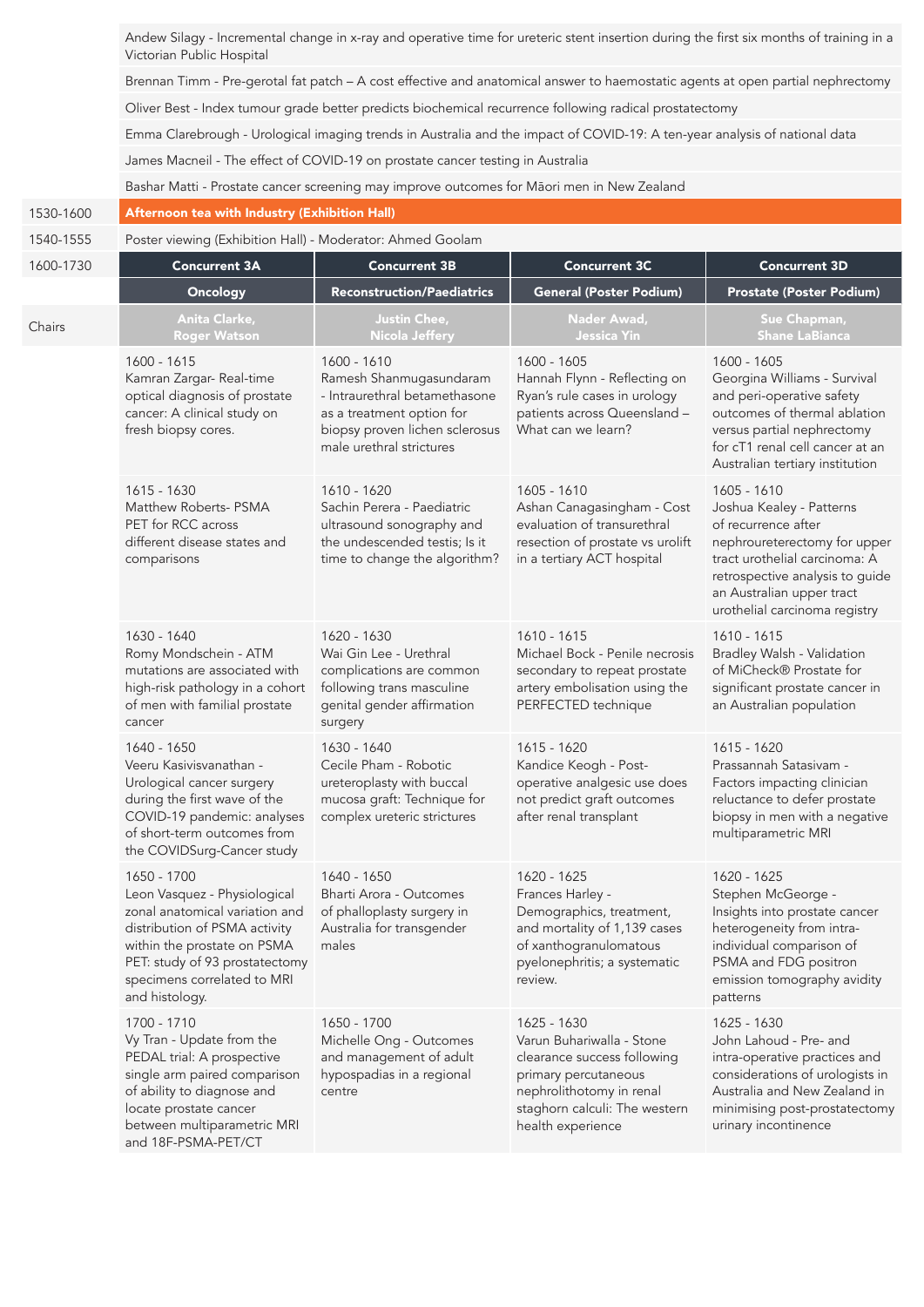|             | 1710 - 1730                          | 1700 - 1710                                                                                                                                                                                | 1630 - 1635                                                                                                                                                                                          | 1630 - 1635                                                                                                                                                         |
|-------------|--------------------------------------|--------------------------------------------------------------------------------------------------------------------------------------------------------------------------------------------|------------------------------------------------------------------------------------------------------------------------------------------------------------------------------------------------------|---------------------------------------------------------------------------------------------------------------------------------------------------------------------|
| Q&A Session |                                      | Hannah Flynn - Exploring the<br>impact of buccal mucosal graft<br>harvesting for urethroplasty<br>on oral quality of life: A<br>prospective study                                          | Samantha Quah - Pre-<br>operative frailty in men<br>undergoing transurethral<br>resection of the prostate<br>(TURP): An analysis of trial-of-<br>void outcomes and post-<br>operative complications. | Sophie Tissot - Correlation<br>between location of<br>local recurrence and<br>radical prostatectomy<br>histopathological features: A<br>pilot study.                |
|             |                                      | 1710 - 1730<br>Q&A Session                                                                                                                                                                 | 1635 - 1640<br>Gerard Bray - Supine vs prone<br>PCNL: A Gold Coast hospital<br>experience                                                                                                            | 1635 - 1640<br>Nicolas Soputro - Prostate<br>cancer upgrading in the MRI-<br>Guided targeted biopsy era:<br>Experience from a Victorian<br>tertiary public hospital |
|             |                                      |                                                                                                                                                                                            | 1640 - 1645<br>George McClintock - Hem-<br>o-lok clip locations and<br>suture types in the sliding<br>renorrhaphy technique for<br>partial nephrectomy                                               | 1640 - 1645<br>Peter Galloway -<br>Complications following<br>transrectal and transperineal<br>prostate biopsy: a regional<br>New South Wales perspective           |
|             |                                      | 1645 - 1650<br>Jodi Clancy-Stott - Reduction<br>in incontinence product use<br>and associated cost savings<br>after onabotulinumtoxinA<br>treatment in patients with<br>overactive bladder | 1645 - 1650<br>Ashan Canagasingham -<br>Impact of LDR Brachytherapy<br>on erectile function: a sub-<br>group analysis of 417 patients<br>with normal pre-treatment<br>erectile function              |                                                                                                                                                                     |
|             |                                      | 1650 - 1655<br>Sheshang Kamath - Impact<br>of time delay on post-<br>operative outcome in patients<br>presenting with penile<br>fracture: A 10 Year prospective<br>observational study     | 1650 - 1655<br>Nicolas Soputro - Utility of<br>urinary biomarkers in primary<br>haematuria: A systematic<br>review and meta-analysis                                                                 |                                                                                                                                                                     |
|             |                                      |                                                                                                                                                                                            | 1655 - 1700<br>Jasamine Coles-Black - 3D<br>Printing as a training tool<br>for retrograde intrarenal<br>surgery and percutaneous<br>nephrolithotomy                                                  | 1655 - 1700<br>Matthew Chau - 3-year<br>experience in the management<br>of penile cancer in the setting<br>of public centralised dervice                            |
|             |                                      |                                                                                                                                                                                            | 1700 - 1705<br>Ramesh Shanmugasundaram -<br>HoLEP for catheter dependent<br>patients with very large<br>prostates (>100cc)                                                                           | 1700 - 1730<br>Q&A Session                                                                                                                                          |
|             |                                      |                                                                                                                                                                                            | 1705 - 1710<br>Romy Mondschein - Does<br>dusting make a difference? A<br>comparison of holmium lasers<br>in an Australian tertiary centre                                                            |                                                                                                                                                                     |
|             |                                      |                                                                                                                                                                                            | 1710 - 1730<br>Q&A Session                                                                                                                                                                           |                                                                                                                                                                     |
| 1730-1830   | <b>Endourology SAG Meeting</b>       |                                                                                                                                                                                            |                                                                                                                                                                                                      |                                                                                                                                                                     |
| 1930-2330   | Gala Dinner (HOTA, Home of the Arts) |                                                                                                                                                                                            |                                                                                                                                                                                                      |                                                                                                                                                                     |